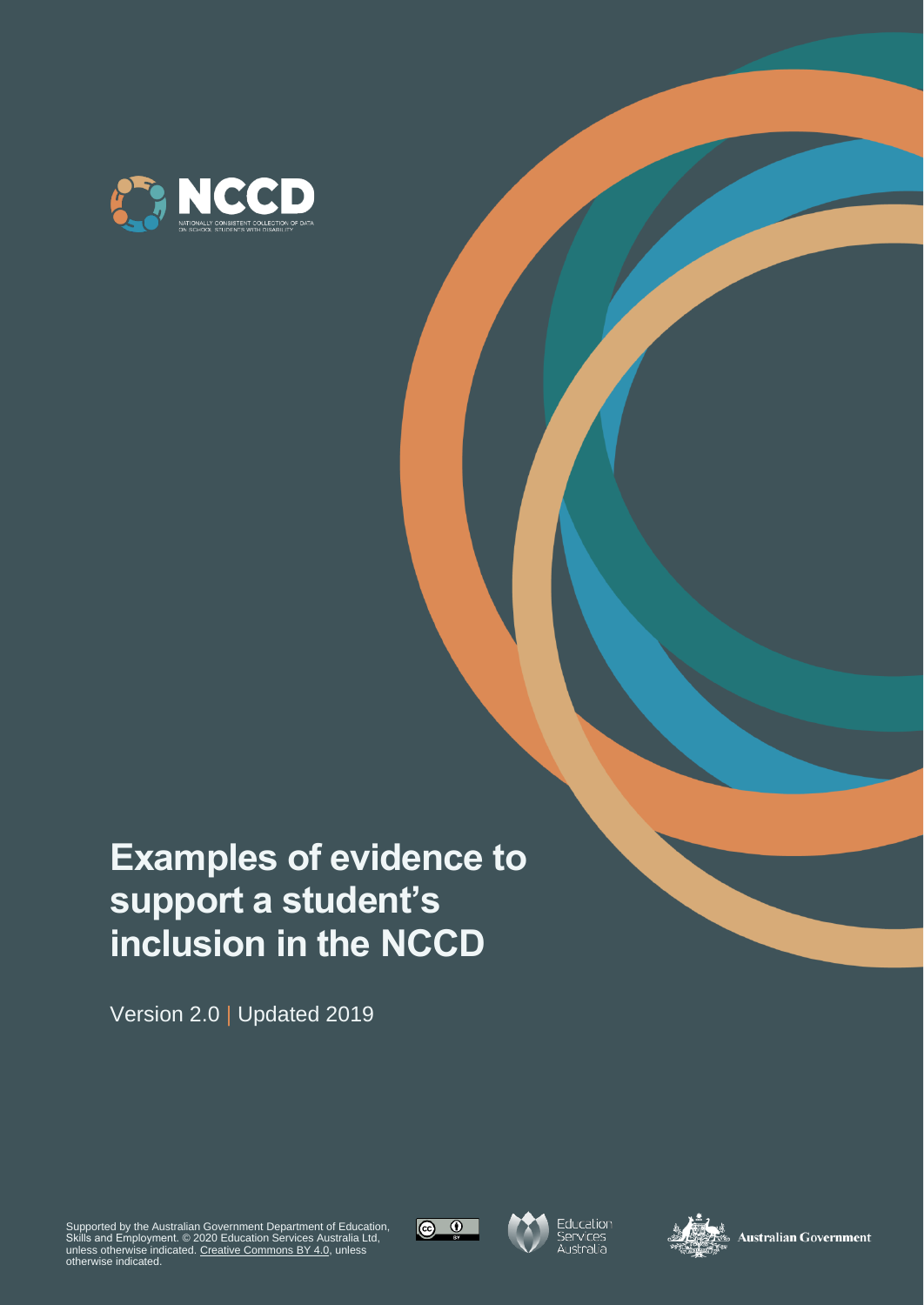## **Contents**

| Evidence that adjustments are being provided to the student to address their individual            |
|----------------------------------------------------------------------------------------------------|
| Evidence that adjustments provided to the student have been monitored and reviewed $\cdot \cdot$ 5 |
| Evidence of consultation and collaboration with the student and/or parents, guardians and          |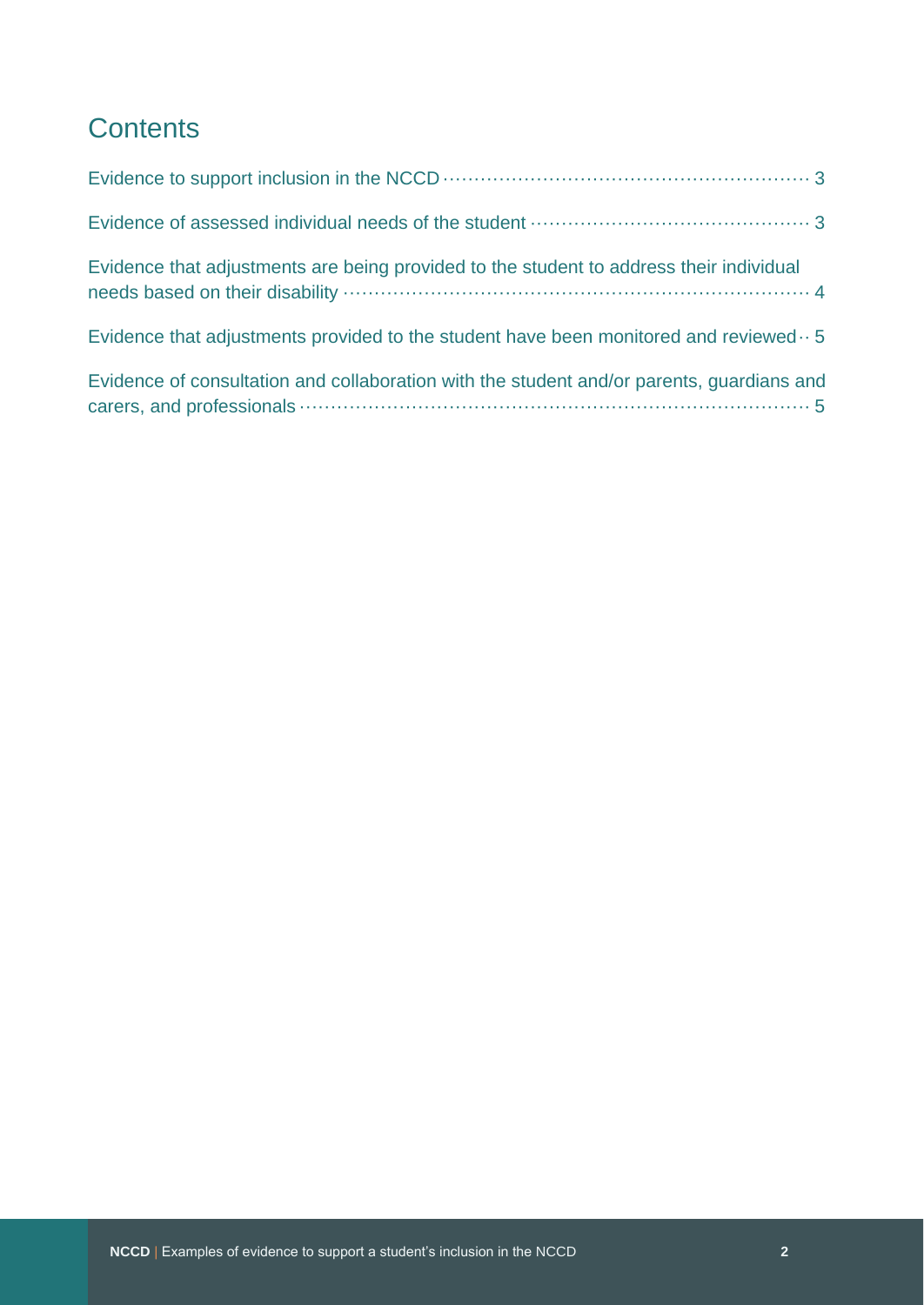### <span id="page-2-0"></span>Evidence to support inclusion in the NCCD

When making decisions about reporting to the NCCD each year, schools must identify evidence about personalised adjustments and supports. The evidence identified must relate to the school context and the learning and support processes and practices that are in place to meet the individual needs of students with disability.

Schools will draw on evidence from across four key areas when making their decisions:

- assessed individual needs of the student
- adjustments being provided to the student to address the disability this includes support provided within quality differentiated teaching practice
- ongoing monitoring and review of the adjustments
- consultation and collaboration with the student and/or parents, guardians and carers, and associates.

The list of evidence below provides examples of the types of evidence that could be gathered to demonstrate how a student is being supported at school. Evidence can cover broad areas of support and adjustments or smaller, context-specific supports or adjustments at a particular time or in a particular setting.

#### <span id="page-2-1"></span>Evidence of assessed individual needs of the student

This evidence demonstrates that the student's needs for adjustment have been identified and arise from a disability. Evidence of this aspect can include:

- results of diagnostic or summative school and/or standardised assessments over time documenting an ongoing learning or socio-emotional need arising from a disability (eg continued and high level behaviour incidents, reading assessments or end-of-unit assessments)
- documentation of ongoing learning needs that have a limited response to targeted intervention over time and cannot be attributed to external factors, such as English as an additional language or dialect, socioeconomic or non-disability related causes
- parental report of disability in conjunction with evidence of an assessed individual need
- specialist diagnoses or reports, for example from a medical practitioner such as a paediatrician, or other medical specialist such as a guidance officer/counsellor, speech pathologist or audiologist
- profiles or assessment reports that identify the functional needs of a student with disability.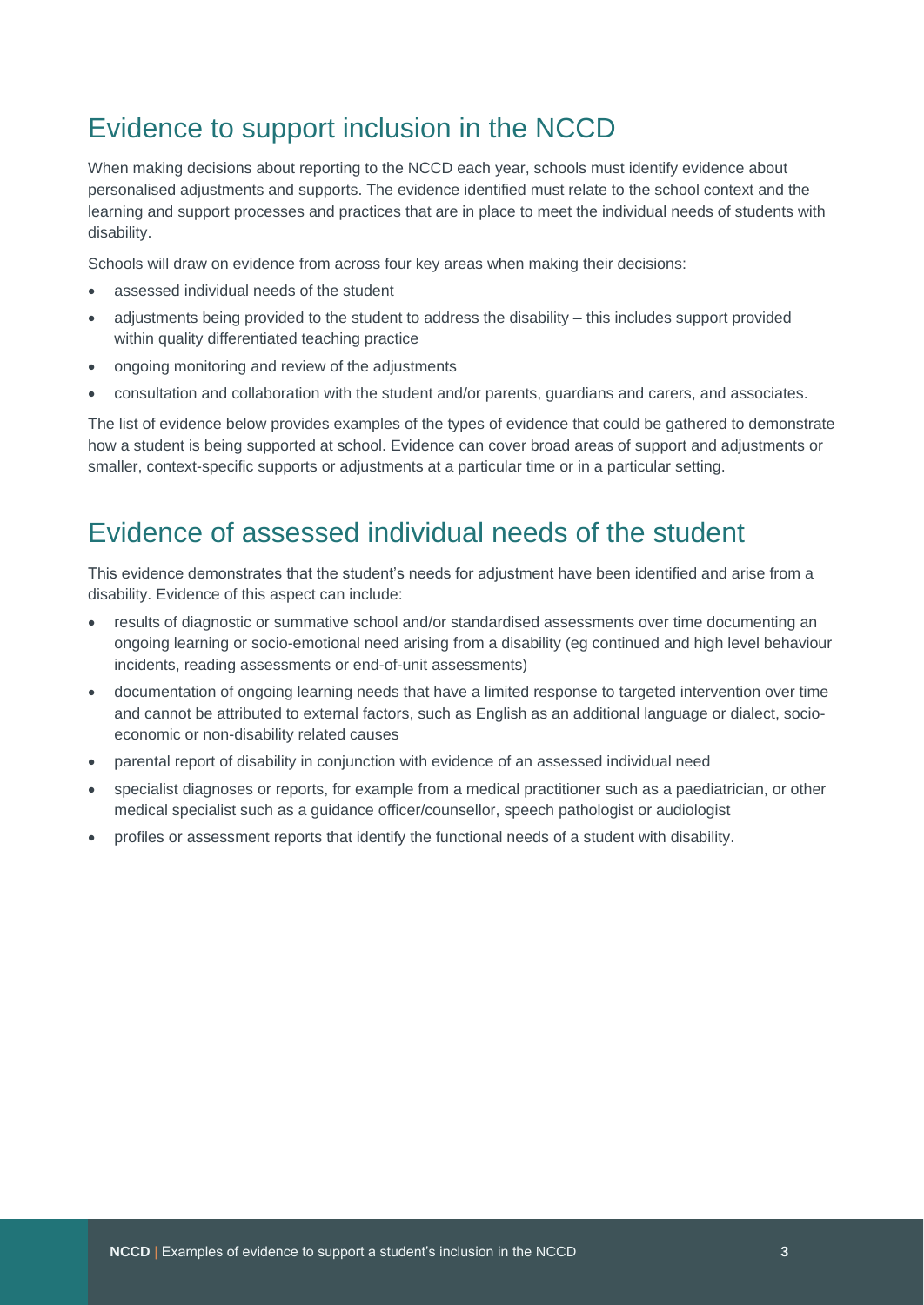# <span id="page-3-0"></span>Evidence that adjustments are being provided to the student to address their individual needs based on their disability

Teachers document adjustments in a number of ways. Evidence of the provision, frequency and intensity of adjustments can include:

- individualised/personalised learning planning (eg individual education plan, learning plan, curriculum plan, communication plan, behaviour plan, transition plan, or goals and strategies in program planning)
- adjustments to teaching noted on teacher unit, weekly or term planning
- adjusted timetable or staff timetables
- record of educational and/or social-emotional interventions provided
- therapy or disability-specific programs in place with an educational focus (eg orientation and mobility program)
- records of meetings to plan for adjustments with specialist staff (eg advisory visiting teachers, guidance officers/counsellors, psychologists, speech-language pathologists or physiotherapists)
- records of advice sought or conversations with the student or parent, guardian or carer
- adjustments or supports required in assessment settings
- adjustments to learning materials (eg alternative format, adjusted worksheets, reworded tasks)
- manual handling/personal care/health plans
- specific resources developed to support individualised learning (eg visual supports, augmentative and alternative communication supports, accessible materials)
- personalised organisational devices (eg diary use, pictorial sequences)
- documentation of environmental adjustments beyond those already in place in the school (eg personalised learning spaces, soundfield amplification systems)
- risk management plans for curriculum activities and for emergency situations (eg fire drills or medical emergencies).